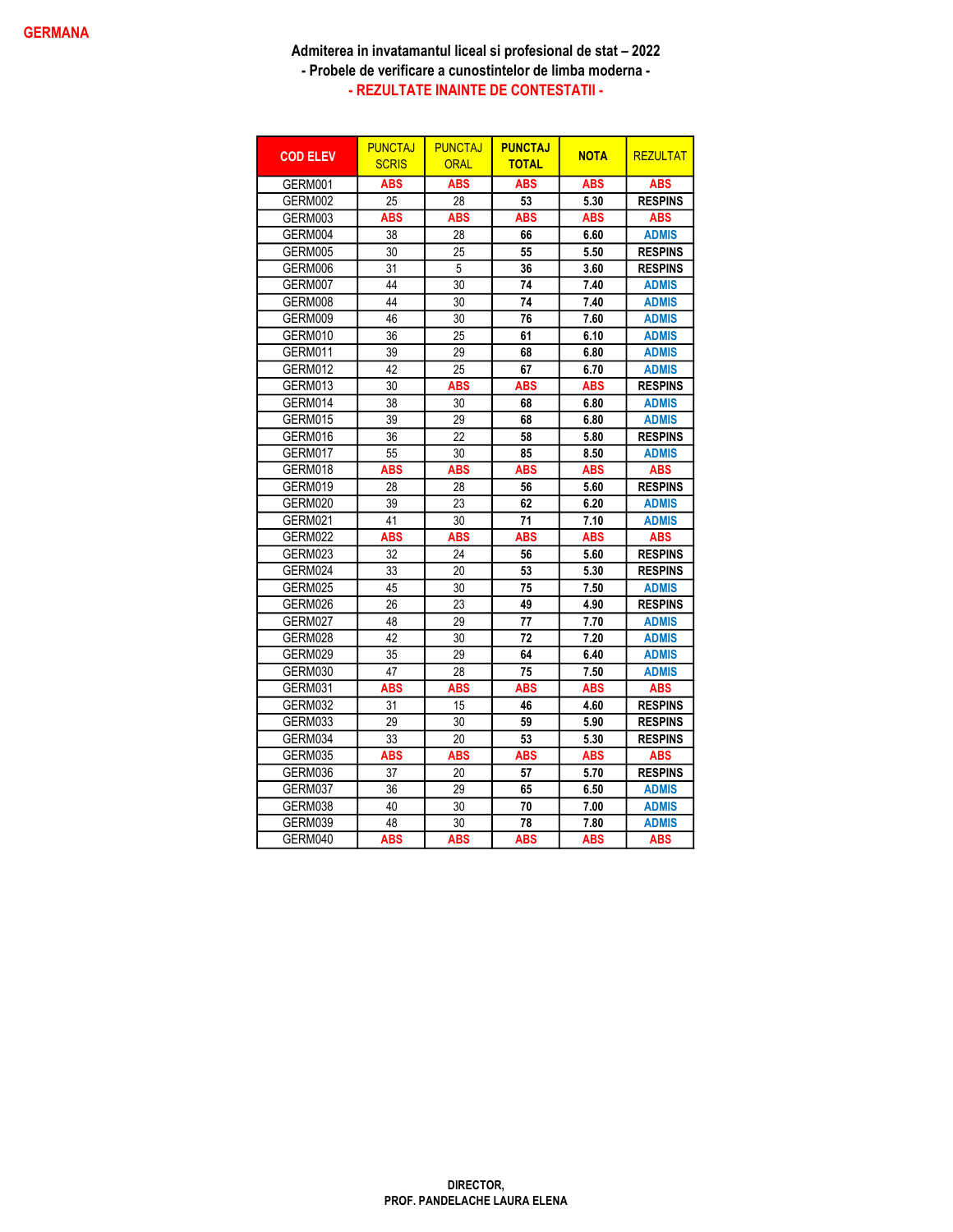| <b>COD ELEV</b> | <b>PUNCTAJ</b><br><b>SCRIS</b> | <b>PUNCTAJ</b><br><b>ORAL</b> | <b>PUNCTAJ</b><br><b>TOTAL</b> | <b>NOTA</b> | <b>REZULTAT</b> |
|-----------------|--------------------------------|-------------------------------|--------------------------------|-------------|-----------------|
| GERM041         | 35                             | 26                            | 61                             | 6.10        | <b>ADMIS</b>    |
| GERM042         | 50                             | 30                            | 80                             | 8.00        | <b>ADMIS</b>    |
| GERM043         | 27                             | 25                            | 52                             | 5.20        | <b>RESPINS</b>  |
| GERM044         | 45                             | 21                            | 66                             | 6.60        | <b>ADMIS</b>    |
| GERM045         | 35                             | 27                            | 62                             | 6.20        | <b>ADMIS</b>    |
| GERM046         | 45                             | 29                            | 74                             | 7.40        | <b>ADMIS</b>    |
| GERM047         | 26                             | 23                            | 49                             | 4.90        | <b>RESPINS</b>  |
| GERM048         | 27                             | <b>ABS</b>                    | <b>ABS</b>                     | <b>ABS</b>  | <b>RESPINS</b>  |
| GERM049         | 37                             | 30                            | 67                             | 6.70        | <b>ADMIS</b>    |
| GERM050         | 31                             | 27                            | 58                             | 5.80        | <b>RESPINS</b>  |
| GERM051         | 41                             | 30                            | 71                             | 7.10        | <b>ADMIS</b>    |
| GERM052         | <b>ABS</b>                     | <b>ABS</b>                    | <b>ABS</b>                     | <b>ABS</b>  | <b>ABS</b>      |
| GERM053         | 45                             | 30                            | 75                             | 7.50        | <b>ADMIS</b>    |
| GERM054         | 34                             | 30                            | 64                             | 6.40        | <b>ADMIS</b>    |
| GERM055         | 37                             | 28                            | 65                             | 6.50        | <b>ADMIS</b>    |
| GERM056         | 34                             | 26                            | 60                             | 6.00        | <b>ADMIS</b>    |
| GERM057         | 31                             | 28                            | 59                             | 5.90        | <b>RESPINS</b>  |
| GERM058         | 31                             | 28                            | 59                             | 5.90        | <b>RESPINS</b>  |
| GERM059         | 34                             | 29                            | 63                             | 6.30        | <b>ADMIS</b>    |
| GERM060         | 39                             | 22                            | 61                             | 6.10        | <b>ADMIS</b>    |
| GERM061         | 32                             | <b>ABS</b>                    | <b>ABS</b>                     | <b>ABS</b>  | <b>RESPINS</b>  |
| GERM062         | 40                             | 28                            | 68                             | 6.80        | <b>ADMIS</b>    |
| GERM063         | 34                             | 30                            | 64                             | 6.40        | <b>ADMIS</b>    |
| GERM064         | 36                             | 22                            | 58                             | 5.80        | <b>RESPINS</b>  |
| GERM065         | 35                             | 30                            | 65                             | 6.50        | <b>ADMIS</b>    |
| GERM066         | 33                             | 30                            | 63                             | 6.30        | <b>ADMIS</b>    |
| GERM067         | ABS                            | ABS                           | ABS                            | ABS         | <b>ABS</b>      |
| GERM068         | 27                             | 20                            | 47                             | 4.70        | <b>RESPINS</b>  |
| GERM069         | 37                             | 30                            | 67                             | 6.70        | <b>ADMIS</b>    |
| GERM070         | 31                             | 28                            | 59                             | 5.90        | <b>RESPINS</b>  |
| GERM071         | 42                             | 30                            | 72                             | 7.20        | <b>ADMIS</b>    |
| GERM072         | <b>ABS</b>                     | <b>ABS</b>                    | ABS                            | <b>ABS</b>  | <b>ABS</b>      |
| GERM073         | <b>ABS</b>                     | <b>ABS</b>                    | <b>ABS</b>                     | <b>ABS</b>  | <b>ABS</b>      |
| GERM074         | <b>ABS</b>                     | <b>ABS</b>                    | <b>ABS</b>                     | <b>ABS</b>  | <b>ABS</b>      |
| GERM075         | 34                             | 28                            | 62                             | 6.20        | <b>ADMIS</b>    |
| GERM076         | ABS                            | <b>ABS</b>                    | ABS                            | <b>ABS</b>  | <b>ABS</b>      |
| GERM077         | 23                             | 29                            | 52                             | 5.20        | <b>RESPINS</b>  |
| GERM078         | 38                             | 30                            | 68                             | 6.80        | <b>ADMIS</b>    |
| GERM079         | 63                             | 30                            | 93                             | 9.30        | <b>ADMIS</b>    |
| GERM080         | 35                             | 23                            | 58                             | 5.80        | <b>RESPINS</b>  |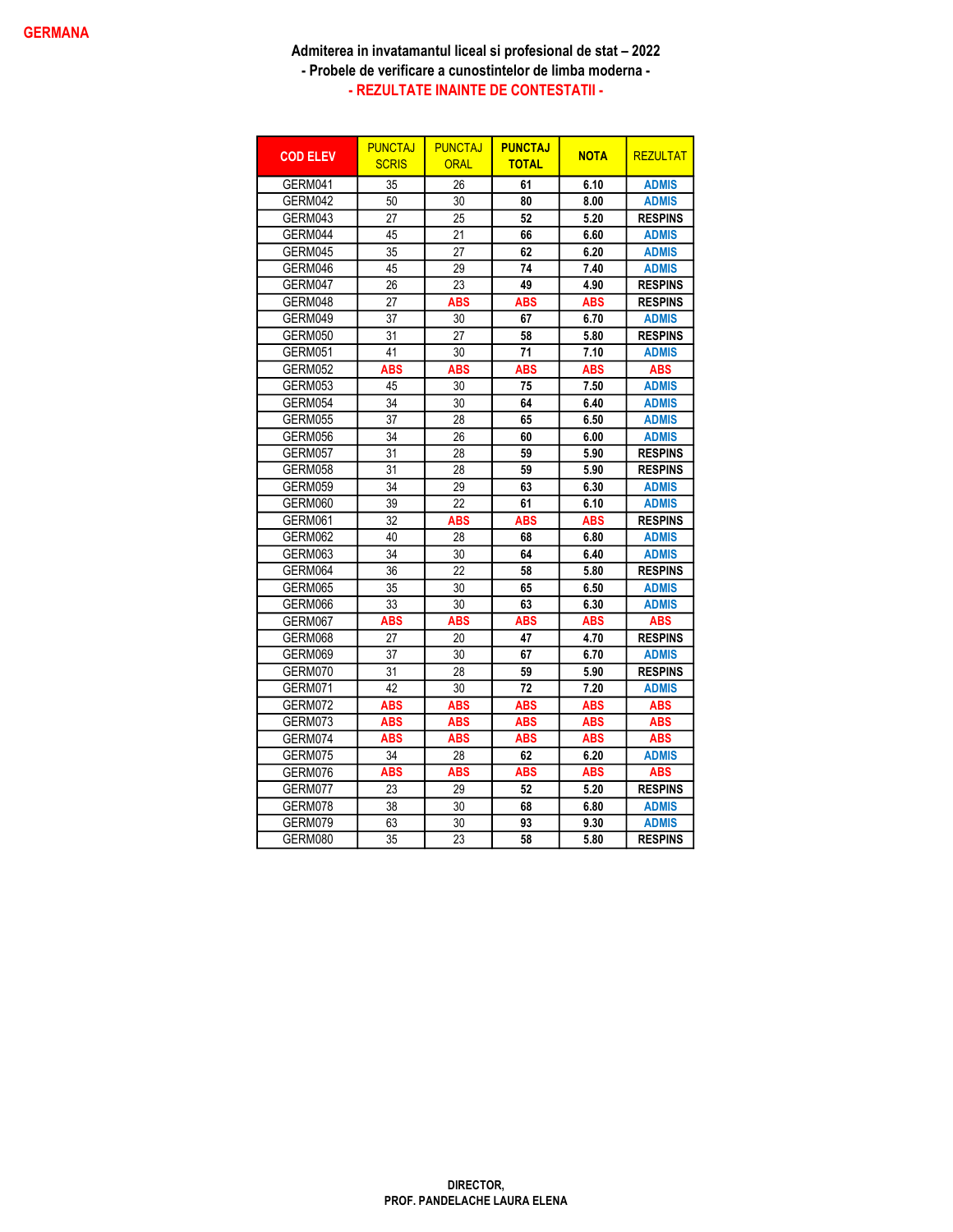| <b>COD ELEV</b> | <b>PUNCTAJ</b><br><b>SCRIS</b> | <b>PUNCTAJ</b><br><b>ORAL</b> | <b>PUNCTAJ</b><br><b>TOTAL</b> | <b>NOTA</b> | <b>REZULTAT</b> |
|-----------------|--------------------------------|-------------------------------|--------------------------------|-------------|-----------------|
| GERM081         | <b>ABS</b>                     | <b>ABS</b>                    | <b>ABS</b>                     | <b>ABS</b>  | <b>ABS</b>      |
| GERM082         | 66                             | 30                            | 96                             | 9.60        | <b>ADMIS</b>    |
| GERM083         | <b>ABS</b>                     | <b>ABS</b>                    | <b>ABS</b>                     | <b>ABS</b>  | <b>ABS</b>      |
| GERM084         | 32                             | <b>ABS</b>                    | <b>ABS</b>                     | <b>ABS</b>  | <b>RESPINS</b>  |
| GERM085         | 37                             | 30                            | 67                             | 6.70        | <b>ADMIS</b>    |
| GERM086         | 27                             | 25                            | 52                             | 5.20        | <b>RESPINS</b>  |
| GERM087         | 31                             | 20                            | 51                             | 5.10        | <b>RESPINS</b>  |
| GERM088         | 30                             | 22                            | 52                             | 5.20        | <b>RESPINS</b>  |
| GERM089         | 51                             | 30                            | 81                             | 8.10        | <b>ADMIS</b>    |
| GERM090         | 31                             | 28                            | 59                             | 5.90        | <b>RESPINS</b>  |
| GERM091         | 43                             | 30                            | 73                             | 7.30        | <b>ADMIS</b>    |
| GERM092         | 35                             | 26                            | 61                             | 6.10        | <b>ADMIS</b>    |
| GERM093         | <b>ABS</b>                     | <b>ABS</b>                    | <b>ABS</b>                     | <b>ABS</b>  | <b>ABS</b>      |
| GERM094         | 37                             | 26                            | 63                             | 6.30        | <b>ADMIS</b>    |
| GERM095         | <b>ABS</b>                     | <b>ABS</b>                    | <b>ABS</b>                     | <b>ABS</b>  | <b>ABS</b>      |
| GERM096         | 35                             | 25                            | 60                             | 6.00        | <b>ADMIS</b>    |
| GERM097         | 30                             | 25                            | 55                             | 5.50        | <b>RESPINS</b>  |
| GERM098         | 39                             | 30                            | 69                             | 6.90        | <b>ADMIS</b>    |
| GERM099         | <b>ABS</b>                     | <b>ABS</b>                    | <b>ABS</b>                     | <b>ABS</b>  | <b>ABS</b>      |
| GERM100         | <b>ABS</b>                     | <b>ABS</b>                    | <b>ABS</b>                     | <b>ABS</b>  | <b>ABS</b>      |
| GERM101         | 33                             | 30                            | 63                             | 6.30        | <b>ADMIS</b>    |
| GERM102         | 44                             | 30                            | 74                             | 7.40        | <b>ADMIS</b>    |
| GERM103         | 67                             | 30                            | 97                             | 9.70        | <b>ADMIS</b>    |
| GERM104         | 28                             | 21                            | 49                             | 4.90        | <b>RESPINS</b>  |
| GERM105         | 41                             | 28                            | 69                             | 6.90        | <b>ADMIS</b>    |
| GERM106         | <b>ABS</b>                     | <b>ABS</b>                    | <b>ABS</b>                     | <b>ABS</b>  | <b>ABS</b>      |
| GERM107         | 26                             | 28                            | 54                             | 5.40        | <b>RESPINS</b>  |
| GERM108         | 43                             | 27                            | 70                             | 7.00        | <b>ADMIS</b>    |
| GERM109         | 31                             | 30                            | 61                             | 6.10        | <b>ADMIS</b>    |
| GERM110         | 41                             | 29                            | 70                             | 7.00        | <b>ADMIS</b>    |
| GERM111         | $\overline{31}$                | 23                            | 54                             | 5.40        | <b>RESPINS</b>  |
| GERM112         | 35                             | 25                            | 60                             | 6.00        | <b>ADMIS</b>    |
| GERM113         | <b>ABS</b>                     | <b>ABS</b>                    | ABS                            | <b>ABS</b>  | <b>ABS</b>      |
| GERM114         | 38                             | 30                            | 68                             | 6.80        | <b>ADMIS</b>    |
| GERM115         | 40                             | 30                            | 70                             | 7.00        | <b>ADMIS</b>    |
| GERM116         | <b>ABS</b>                     | <b>ABS</b>                    | <b>ABS</b>                     | <b>ABS</b>  | <b>ABS</b>      |
| GERM117         | 42                             | 30                            | 72                             | 7.20        | <b>ADMIS</b>    |
| GERM118         | 41                             | 30                            | 71                             | 7.10        | <b>ADMIS</b>    |
| GERM119         | 31                             | 25                            | 56                             | 5.60        | <b>RESPINS</b>  |
| GERM120         | ABS                            | <b>ABS</b>                    | ABS                            | ABS         | <b>ABS</b>      |